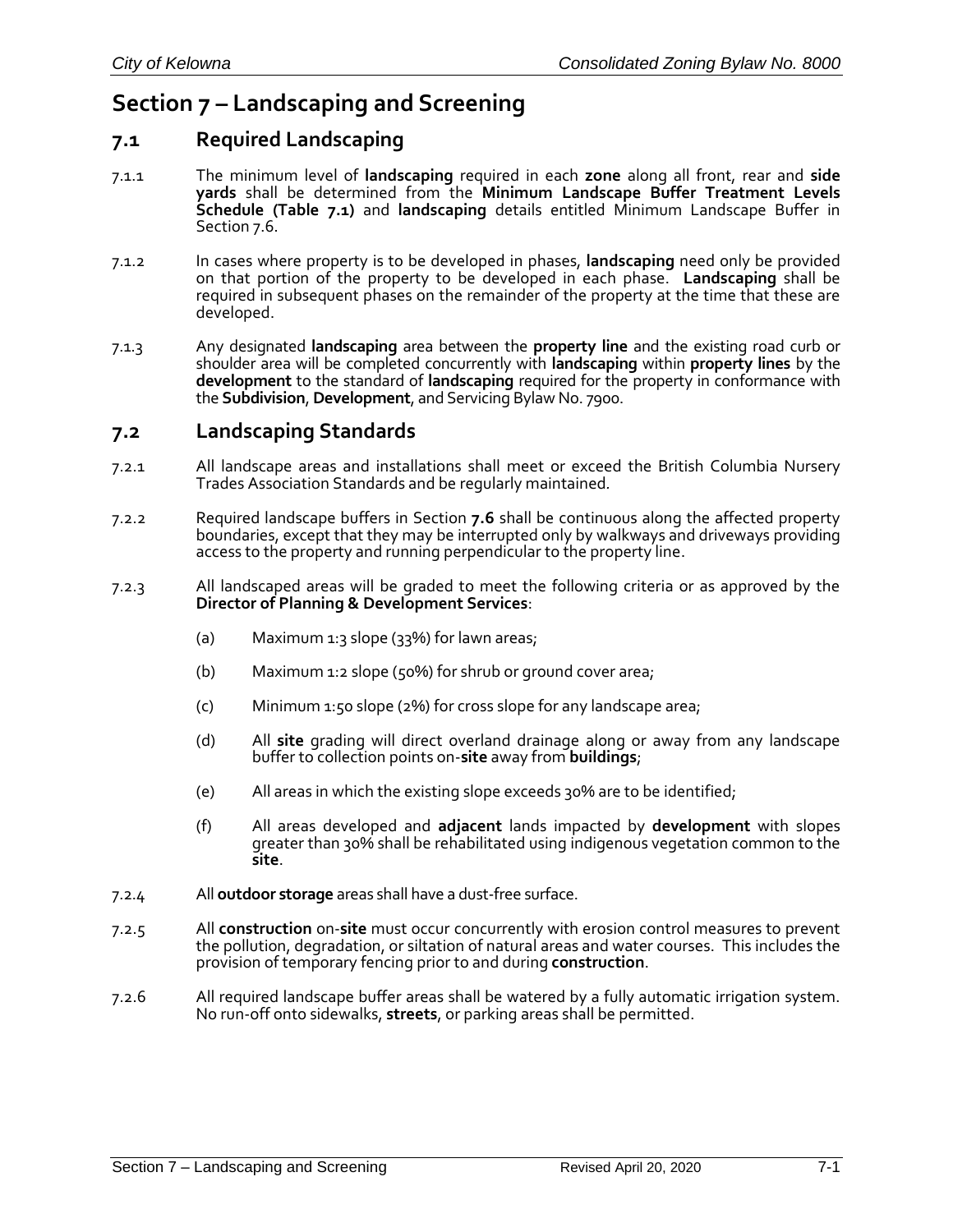- 7.2.7 Not withstanding Section 7.2.6, the following areas are exempt from having permanent fully automatic irrigation systems:
	- (a) existing areas of undisturbed native vegetation which have been accepted as landscape buffer or **Riparian Management Area**; and
	- (b) landscape buffers which are established with drought resistant species to return the area to a natural condition.
- 7.2.8 Where the retention of native trees and ground cover is required or permitted, a letter from a registered professional landscape architect or registered professional forester shall be submitted, indicating the mitigation measures required during and after the **construction** to ensure the health of the vegetation.
- 7.2.9 New trees and shrubs shall follow a consistent lateral placement and be set back a minimum of 1.0 m from all underground utilities.
- 7.2.10 Urban plazas are permitted as a substitute for a **front yard** or **side yard street** landscape buffers according to the provisions of Section 7.4 and Section 7.6.

### **7.3 Refuse and Recycling Bins**

- 7.3.1 When any **development** is proposed provisions for garbage storage, recycling and collection shall be provided on the same **site** as the **development**.
- 7.3.2 All **site** refuse and recycling bins in **zones** other than **agricultural zones**, including all other large receptacles used for the temporary storage of materials, require opaque screening from **adjacent lots** and **streets**.
- 7.3.3 All screening will be a minimum of 2.0 m in **height** to a maximum **height** that is equivalent to the **height** of the refuse or recycling bin.
- 7.3.4 All sides open to public view shall be screened by the additional planting of shrub and groundcover material at least 1.5 m in **height**.
- 7.3.5 Notwithstanding Sub-section 7.3.2, a refuse or recycling bin located within a property and screened from adjoining **lots** will not require any screening or landscape.
- 7.3.6 All refuse or recycling bins shall be located a minimum of 3.0 m from any **abutting** residential **zone** so as to not obstruct pedestrian or **vehicle** traffic.
- 7.3.7 An unobstructed access **lane** with a minimum width of 3.0 m and a minimum vertical **clearance** of 4.6 m shall be provided to provide access to a required garbage and recycling room or enclosure.

### **7.4 Urban Plazas**

- 7.4.1 Urban plazas, when permitted pursuant to subsection **7.4**, must be solely for pedestrian use and must be accessible to the public from both the street and from the development. Landscape buffering in urban plaza areas should be designed according to Table 7.1 of this bylaw.
- 7.4.2 The minimum plaza **street frontage** is 7.5 m.
- 7.4.3 The minimum plaza depth is 4.0 m.
- 7.4.4 For any urban plazas in lieu of a landscape buffer, the following are minimum requirements: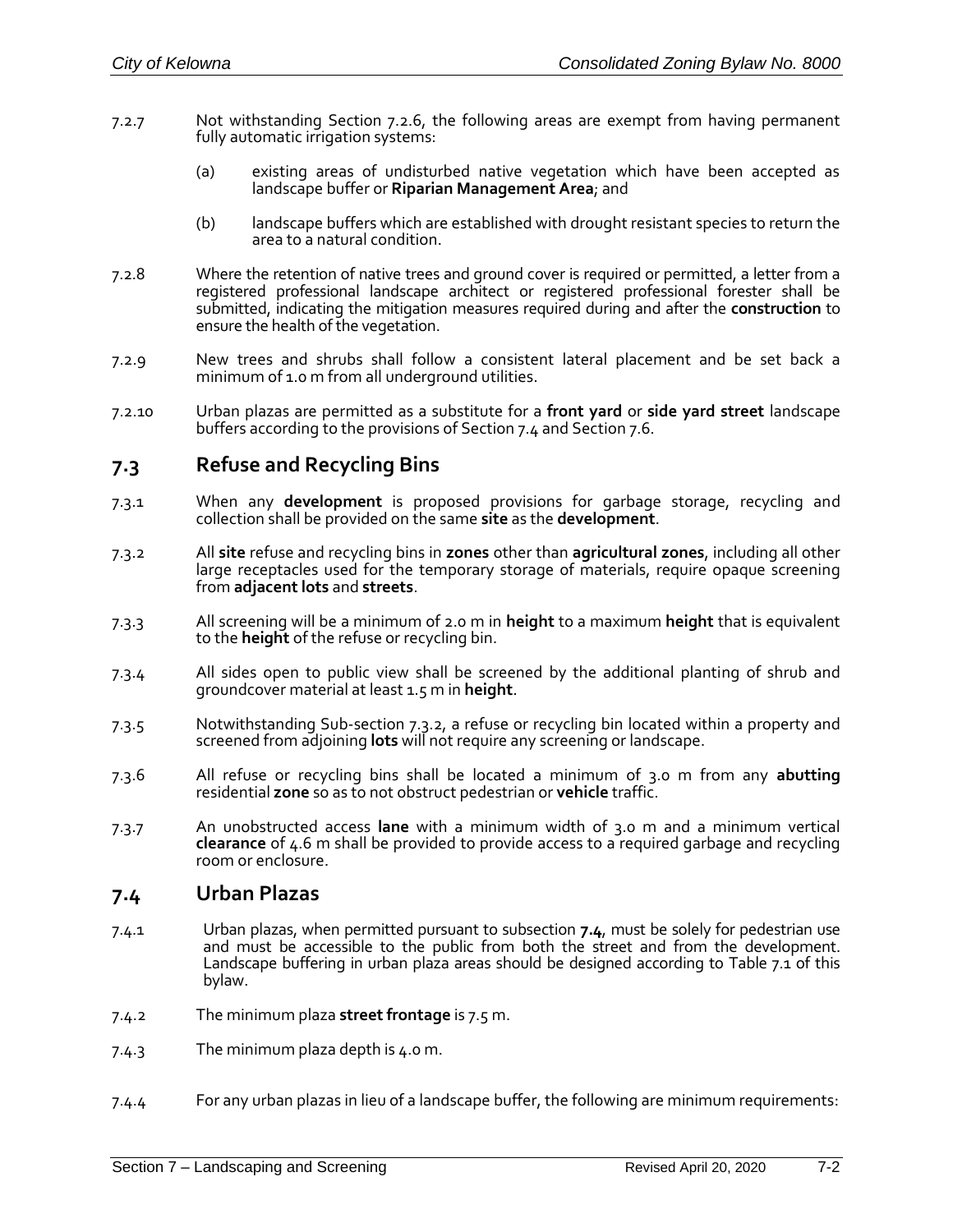- (a) all hard surface areas shall use a decorative paving surface;
- (b) a minimum of two benches for public seating shall be provided;
- (c) a minimum of 3 trees, with a minimum 65 mm **caliper** and rootball of 900 mm, shall be provided; and
- (d) pedestrian and decorative lighting must be provided.

### **7.5 Fencing and Retaining Walls**

- 7.5.1 Screen **fences** shall be consistent with the quality of **building** design and materials of the principal **building**.
- 7.5.2 Screening **fences** shall be opaque double-sided **construction**. Where screen **fences** are allowed or required by this Bylaw, they shall be of an opaque or a combination of opaque and lattice design.
- 7.5.3 The maximum **height** for fences constructed at **natural grade** in rural residential zones shall not exceed 2.0 m in **height**, except where **abutting** an agricultural, industrial or commercial zone, the maximum **height** is 2.4 m. The maximum **height** for fences constructed at **natural grade** on commercial or industrial zoned properties shall not exceed 2.4 m. The maximum **height** for fences constructed at the **natural grade** in urban residential or multi-family zones shall not exceed 2.0 m in **height**, except that it shall not exceed 1.2 m in **height** within the minimum **front yard** or **flanking street** yard setbacks.

No metal **fence** shall allow the ends of **fence pickets** or **finials** to extend above a horizontal rail (see diagram 7.3).



- 7.5.4 No **fence** in a Commercial, Public and Institutional or Industrial **zone** shall exceed 2.4 m.
- 7.5.5 Industrial **zones** are to have an opaque 2.4 m high **fence** around all storage yards, along all **property lines abutting** non-industrial **zones** and around **wrecking yards** that are visible from a **street abutting** the property.
- 7.5.6 No barbed wire fencing shall be allowed in any rural residential, urban residential, or **institutional zones** except:
	- (a) in RR1 and RR2 **zones** for **use** in livestock enclosures; and
	- (b) in the P1 **zone** where the **site** is used for detention and correctional services.
- 7.5.7 No razor wire fences shall be allowed in any zone except where associated with penitentiaries, jails or places of incarceration.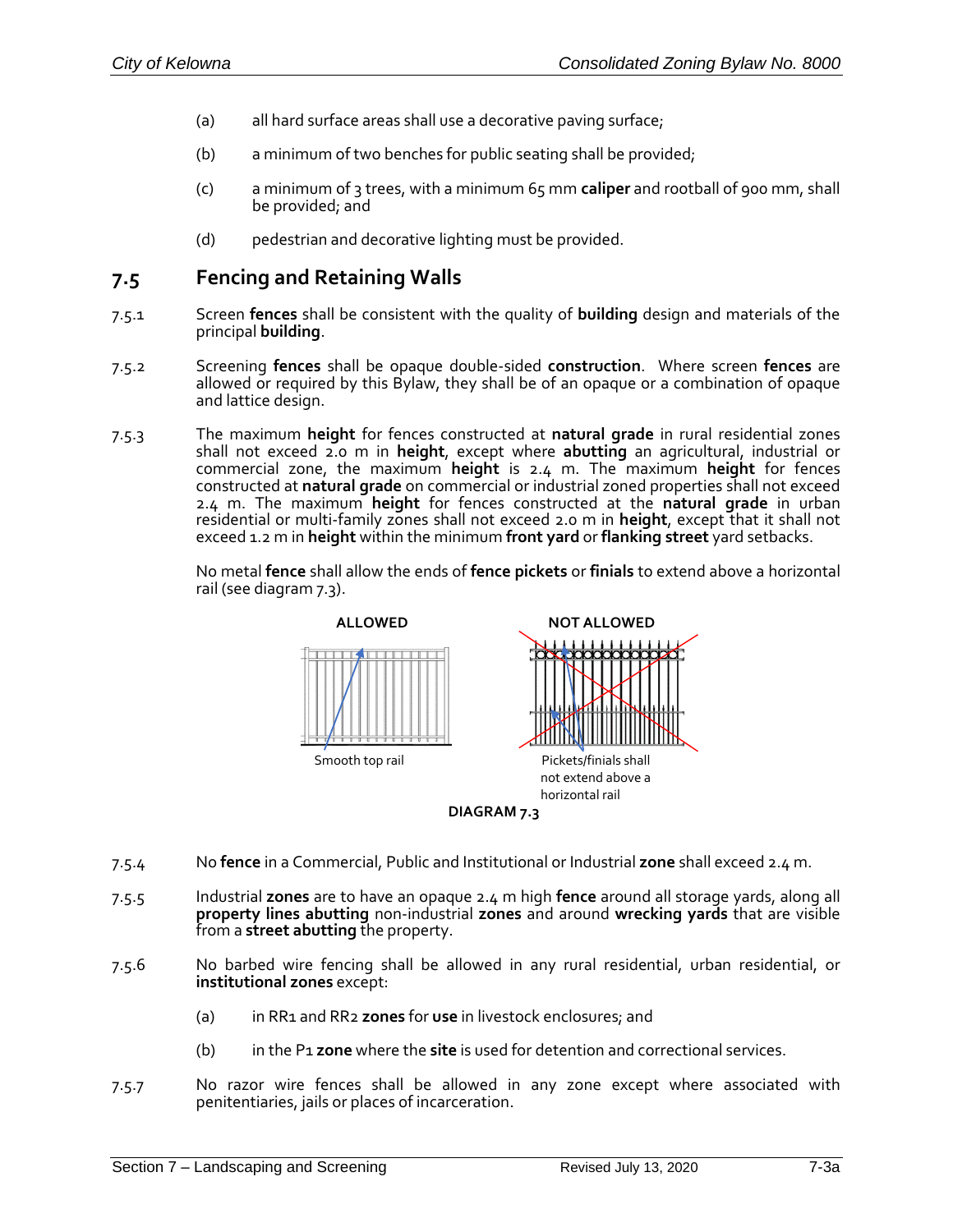- 7.5.8 No **fencing** shall be permitted at or below the high water mark (geodetic elevation of 343 m) of Okanagan Lake.
- 7.5.9 Retaining walls on all **lots**, except those required as a condition of **subdivision** approval, must not exceed a **height** of 1.2m measured from **natural grade** on the lower side, and must be constructed so that any **retaining walls** are spaced to provide a 1.2m horizontal separation between tiers. The maximum number of tiers is two with a maximum total **height** of 2.4m. Any multi-tier structure more than 2 tiers must be designed and constructed under the direction of a qualified professional engineer.
- 7.5.10 Notwithstanding Section 7.5.7 [now, 7.5.9], a **retaining wall** may be higher than 1.2 m, measured from grade, where the **natural grade** of the subject property is lower than the **abutting** property (see Diagram 7.1).
- 7.5.11 In the case of a **retaining wall** constructed in accordance with Section 7.5.7,[now 7.5.9] the combined **height** of a **fence** on top of a **retaining wall** at the **property line** or within 1.2 m of the **property line** shall not exceed 2.0 m, measured from **natural grade** at the **abutting** higher property (see Diagram 7.2).
- 7.5.12 Notwithstanding Section 7.5.9,[now 7.5.10] where an affected property remains at **natural grade** and the subject property constructs a **retaining wall** and a **fence** within 1.2 m of the **property line** (see Diagram 7.2), the maximum **height** for a **fence** on the affected property shall be no greater than 1.8 m above the height of the **retaining wall** or 3.0 m, whichever is less.
- 7.5.13 In the case of a **retaining wall** constructed in accordance with Section 7.5.8, the maximum **height** of a **fence**, or portion of **retaining wall** extending above the **natural grade** of the **abutting** higher property, or combination thereof, shall be 2.0 m, measured from the **natural grade** of the **abutting** higher property (see Diagram 7.1).
- 7.5.14 A modified slope which has a finished slope greater than 1:2 (50%) and an elevation change greater than 1.2m must be installed under the direction of a qualified professional engineer.
- 7.5.15 An exposed natural rock surface on a lot that has the potential for materials to displace causing a hazardous condition, must be reviewed by a qualified professional engineer with the appropriate and measures undertaken as prescribed by the engineer.
- 7.5.16 As per the Engineers and Geoscientists BC's Quality Management Guidelines all **retaining walls** including but not limited to, gravity, piling, cantilever, anchored, mechanically stabilized earth (MSE), and geosynthetic reinforced soil (GRS) walls when over 3.0m high or deemed high risk are included in the requirement to have documented independent reviews conducted by a qualified professional, as retaining walls fulfill the important structural function of safely retaining soil.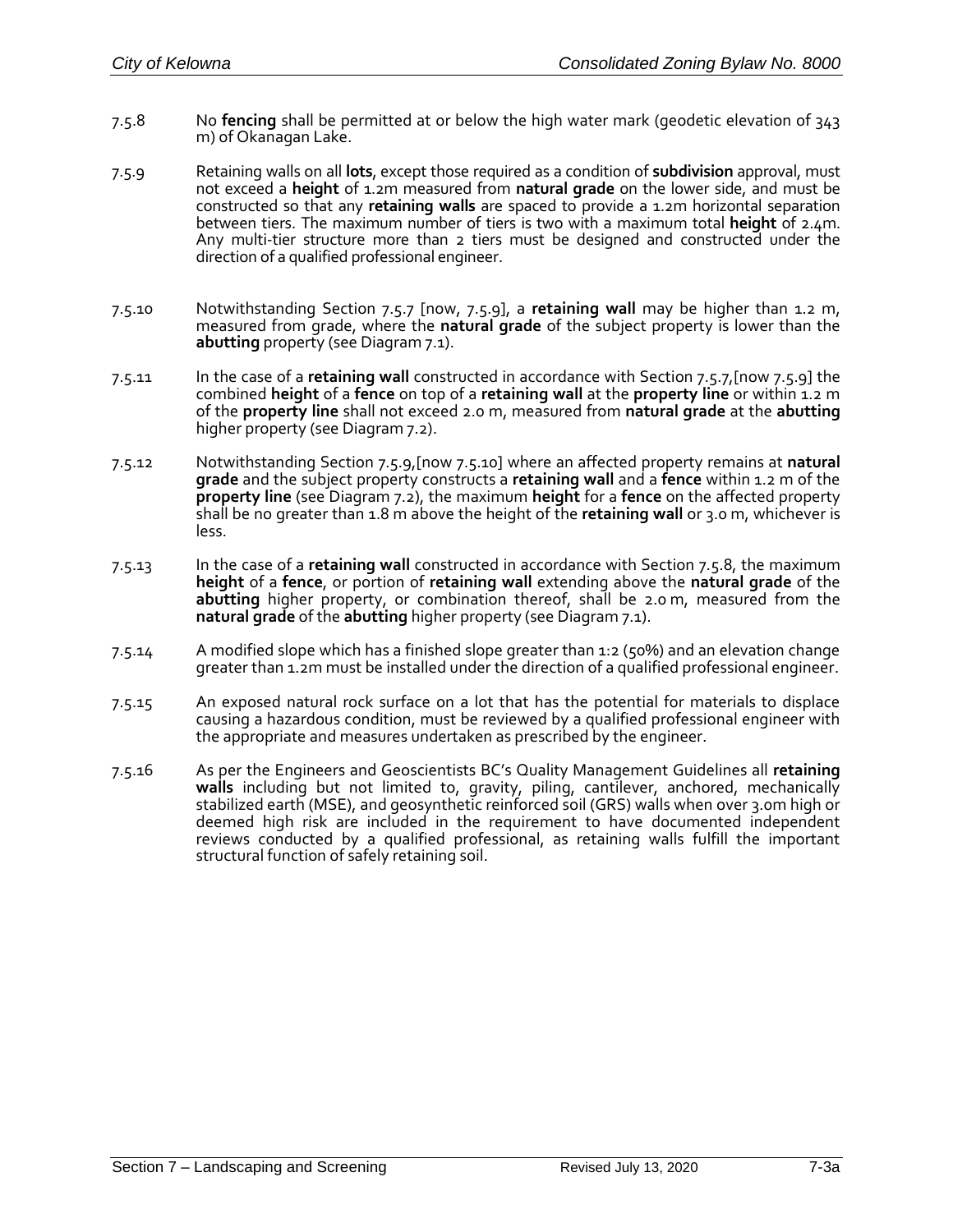City of Kelowna

Zoning Bylaw No. 8000



Section 7 - Landscaping and Screening

 $7 - 4$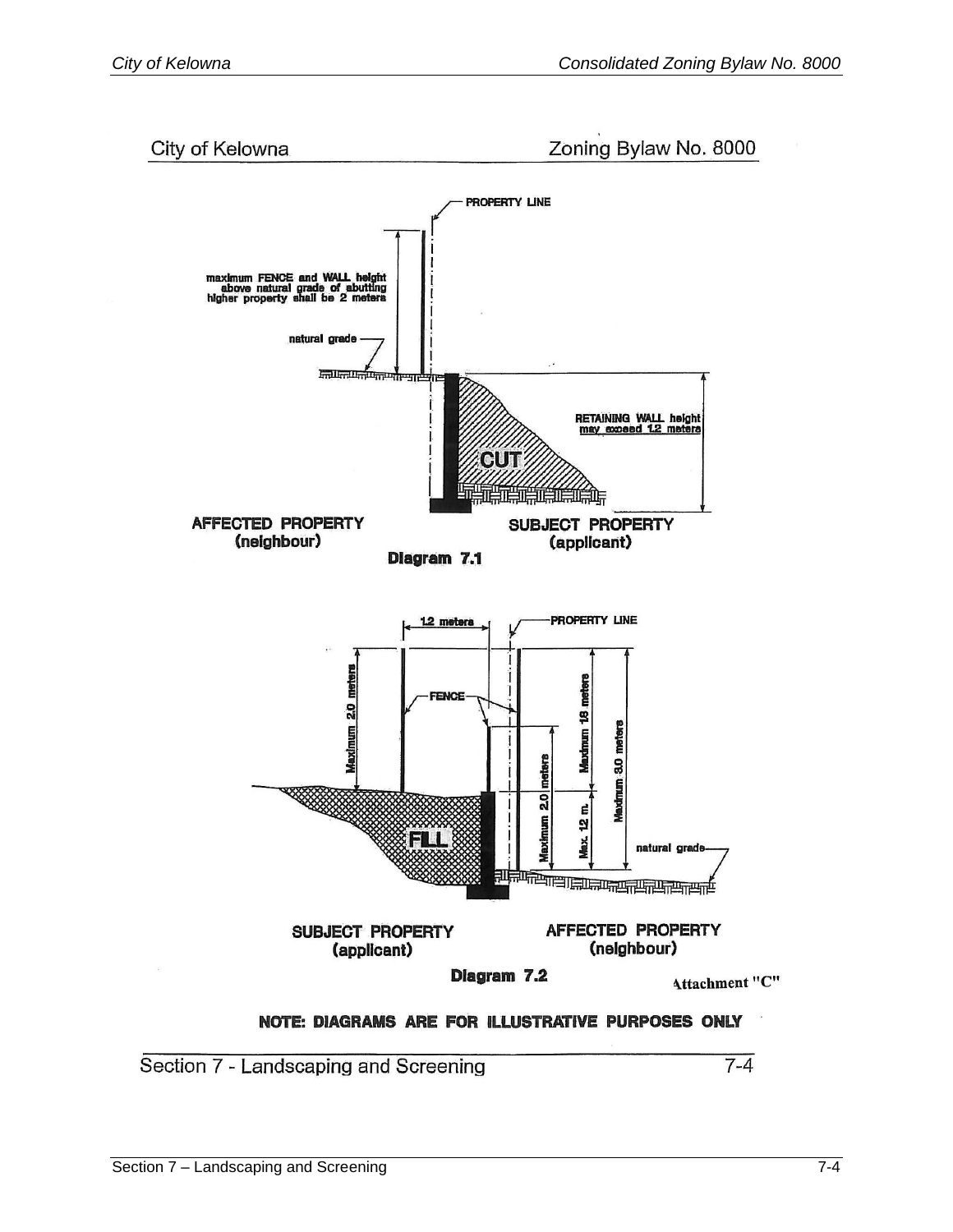## **7.6 Minimum Landscape Buffers**

- 7.6.1 Landscape buffers, of a design as shown on the **Minimum Landscape Buffer Treatment Drawings (Levels 2 through 5)**, the **front yard**, **side yards**, and **rear yard** depending upon the **zone** as indicated by **Table 7.1 - Minimum Landscape Buffer Treatment Level Schedule**, are as follows:
	- (a) **Level 1**: no specific guidelines for the design of the landscape buffer;
	- (b) **Level 2**: a minimum 3.0 m landscape buffer is required to separate **uses** from **adjacent** properties;
	- (c) **Level 3**: a minimum 3.0 m landscape buffer is required to separate **uses** from **adjacent** properties. The buffer will consist of a vegetative buffer and may include a continuous barrier;
	- (d) **Level 4**: a minimum 3.0 m landscape buffer is required to separate **uses** from **adjacent** properties. The buffer will consist of coniferous tree species or native vegetation to provide a continuous opaque screen for parking areas;
	- (e) **Level 5**: a landscape buffer is required for all land **abutting ALR** land where nonfarm **uses** exist. The minimum buffer shall be 3.0m wide and include an opaque barrier immediately adjacent to the boundary(s) abutting the **ALR** on the urban side of the property. This standard may be replaced or modified as a result of conditions of a decision by the **Agricultural Land Commission**. The buffer area shall be in addition to the required setback for Rural and Urban Residential zones; and
	- (f) **Level 6:** a minimum 3.0 m landscape buffer is required along all **lot lines abutting** a Future Land Use designation of Transportation Corridor (TC) in the **Official Community Plan**.

The minimum landscape buffer will include trees which are to be planted every 10.0 m on center within the landscape buffer area. Without limiting Section 7.5.5, any fencing within the minimum landscape buffer must be a black chain link fence, or other materials approved by the Divisional Director of Planning and Development Services, with a maximum height of 2.0 m and with a minimum of one pedestrian access gate along the **lot line** abutting the TC designation. The fence is to be located at least 0.15 m from the **lot line** abutting the TC designation. The pedestrian gate will be a minimum 1.6 m wide and may be lockable and controlled by the subject property owner.

Only where the bylaw requires a continuous opaque barrier may the chain link fence be substituted for the opaque barrier and a minimum of one pedestrian access gate is required within an opaque barrier.

Lands within the Agricultural Land Reserve and lots zoned  $P_3$  – Parks and Open Space are exempt from Level 6 requirements

- 7.6.2 Trees shall be spaced, on average, to the dimensions specified in the approved drawings. Deciduous trees shall have a minimum **caliper** of 60 mm with a minimum clearstem **height** of 1.5 m. Conifers shall be a minimum of 2.5 m high. Irrigated No. 2 pot shrubs are to be placed at a maximum spacing of 1.0 m on centre with 10 cm ground cover at a maximum spacing of 450 mm.
- 7.6.3 Trees or shrubs higher than 600 mm shall not be located in the visual triangle indicated on the drawings.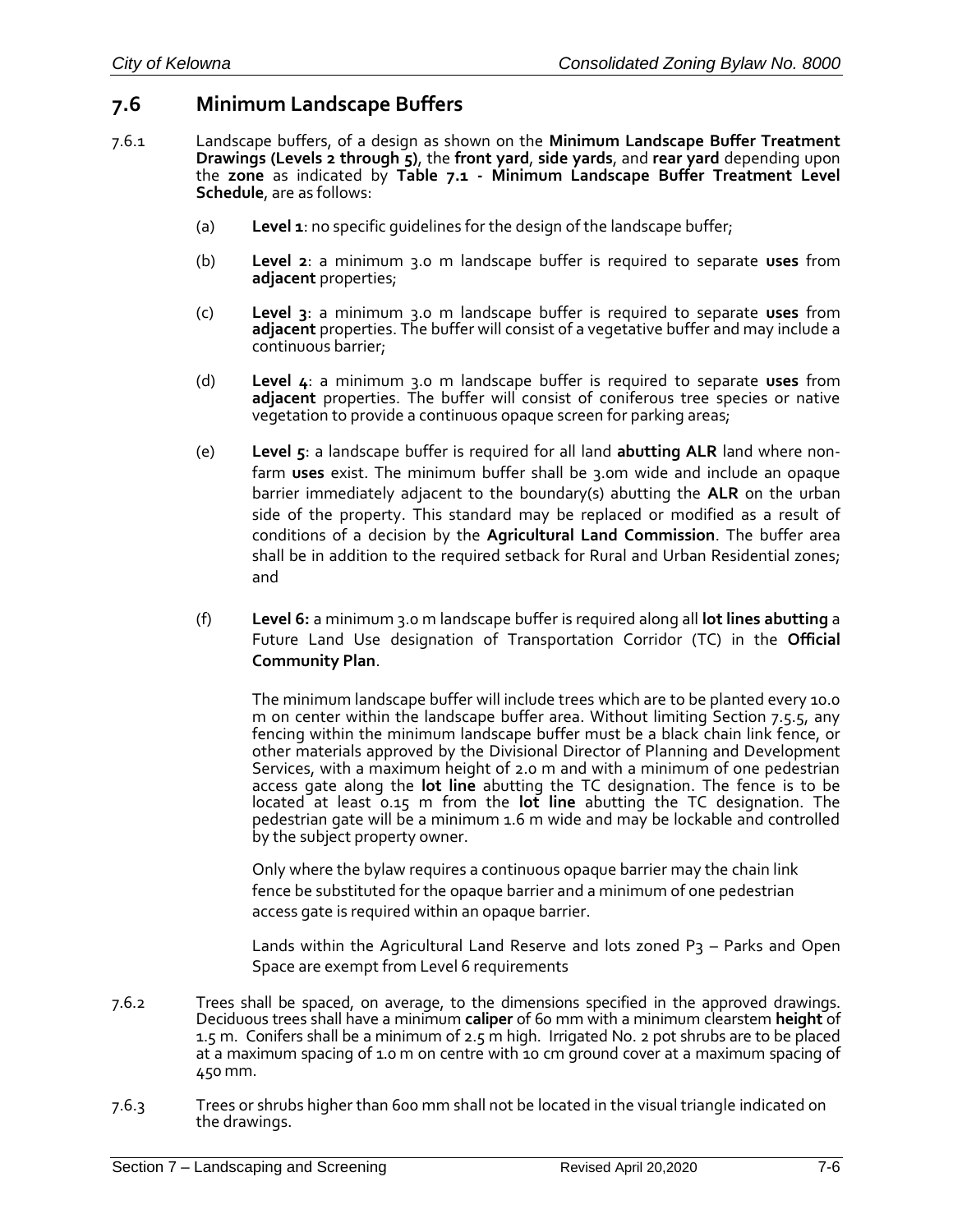- 7.6.4 Where a visual screen is required it may consist of either vegetation or decorative **fence** or wall. The minimum **height** of the screen is 1.2 m for Level 3 (at maturity for vegetation, planted at a minimum of 1.0 m high on an maximum spacing of 900 mm), 1.5 m for Level  $4$ , and 1.8 m for Level 5.
- 7.6.5 Notwithstanding paragraph **7.6.1**, buffer widths between a building or structure and the property line may be reduced to the width of the required yard if the required yard is narrower than the buffer specified in that section, with the exception of level 5 buffering.
- 7.6.6 Where a **side yard** Landscape Buffer Treatment is required and an opaque barrier is included in the Landscape Buffer Treatment Design, the opaque barrier may be located at the **property line**.
- 7.6.7 Landscape Buffer Treatments for school sites may be amended from the standards indicated in **Table 7.1 – Minimum Landscape Buffer Treatment Levels Schedule**. Where changes to the standards are proposed, supporting documentation from a registered landscape architect must be provided that confirms that the following objectives have been met:
	- (i) That sufficient screening to **adjacent** residential properties has been achieved;
	- (ii) That adequate **landscaping** has been provided to provide shade for **buildings** and play areas;
	- (iii) Driveway entrances and parking areas have been appropriately landscaped for optimization of screening and vehicular site lines; and,
	- (iv) **Landscaping** around active play areas ensures safety to children on the school grounds.

Where perimeter **landscaping** cannot be provided due to any of the above noted objectives, the School District will be required to provide or upgrade boulevard trees on all **abutting** roads.

- 7.6.8 Notwithstanding any other provisions in this Bylaw, where **Riparian Management Area** are required along stream corridors in accordance with the **Official Community Plan**, the land and vegetation shall remain undisturbed. In the case of **Riparian Management Area** along Okanagan Lake, land is to remain in its natural condition or be landscaped in a manner that either enhances conditions for **fish** and wildlife or maintains conditions equivalent to those that would have existed had no **development** occurred. Retaining walls along the Okanagan Lake waterfront are permitted under the terms of a **development** permit where required to protect lakefront property.
- 7.6.9 In addition to the minimum landscape buffer treatment levels above:
	- (a) all lands adjacent to Highways 33 and 97, except those in agricultural zones and within Urban Centres, are required to have Level  $4$  landscape buffer treatment unless superseded by development permit guidelines;
	- (b) all industrial zone properties shall have a Level 3 buffer zone when adjacent to nonindustrial zone properties;
	- (c) CD zones shall specify the buffer treatment levels for the CD site;
	- (d) all non-accessory surface parking lots in an urban centre shall have a level 2 buffer zone;
	- (e) required landscape islands in parking areas shall have the same level of landscaping as a Level 2 buffer zone; and Level 5 buffer zone; and
	- (f) on corner lots, front yard landscape buffers shall apply to all street frontages; or
	- (g) for development in industrial zones with parking located in front of the building, Level 4 buffers shall apply for the front yard, and in the case of a corner lot, for the front yard and the flanking side yard.
- 7.6.10 Notwithstanding Section 7.6.1, all landscape areas should reflect the character and intent of the **Official Community Plan**.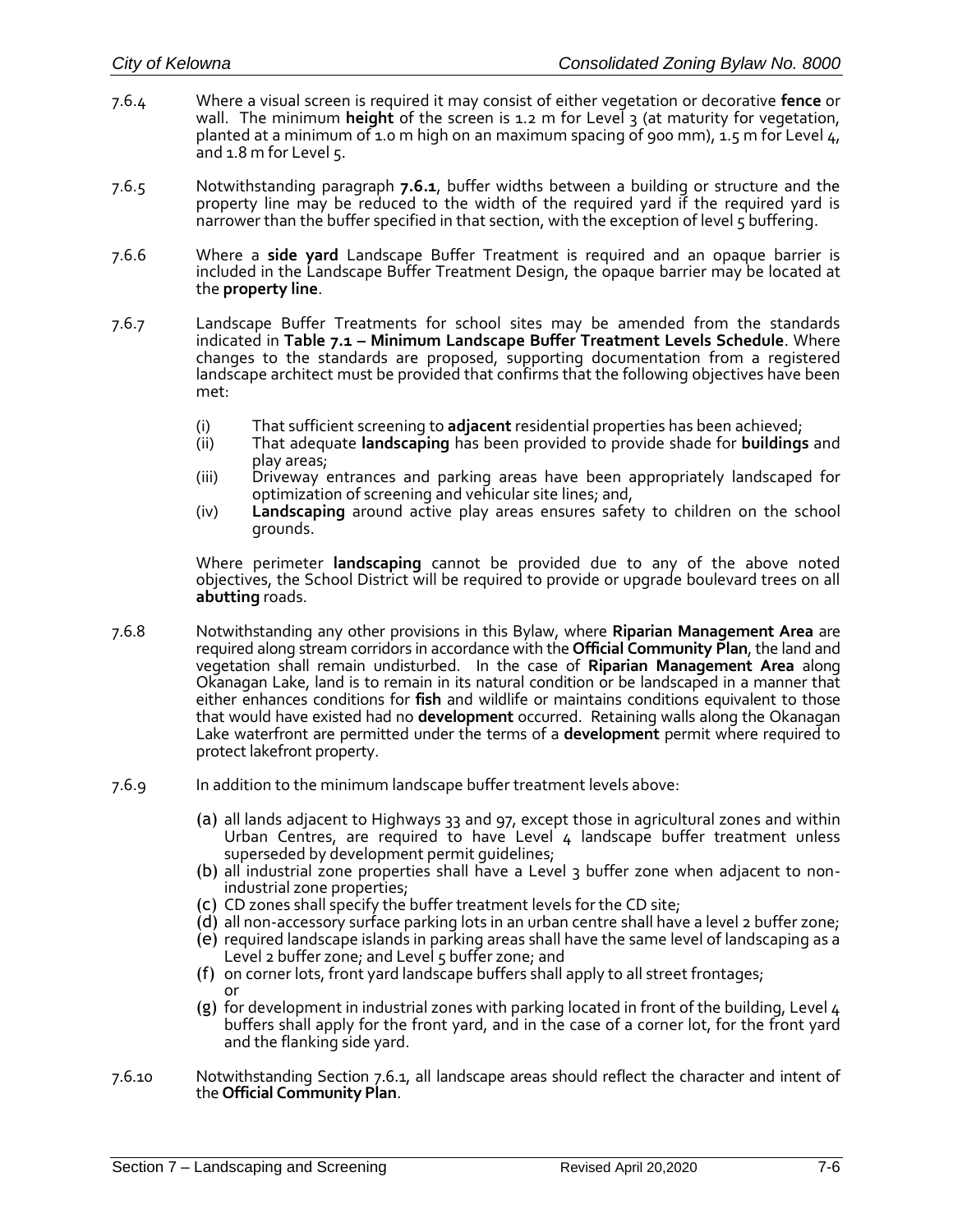| Table 7.1 - Minimum Landscape Buffer Treatment Levels Schedule                                                                                                                                                                                                                                                                                                                   |                              |                  |                                |                                           |  |  |  |
|----------------------------------------------------------------------------------------------------------------------------------------------------------------------------------------------------------------------------------------------------------------------------------------------------------------------------------------------------------------------------------|------------------------------|------------------|--------------------------------|-------------------------------------------|--|--|--|
| Location                                                                                                                                                                                                                                                                                                                                                                         | Front or<br>Flanking<br>Yard | <b>Rear Yard</b> | <b>Side Yard</b>               | <b>Urban Plaza Permitted</b><br>(see 7.4) |  |  |  |
| All lots abutting a Future Land<br>Use designation of<br>Transportation Corridor (TC)                                                                                                                                                                                                                                                                                            |                              | 6                |                                |                                           |  |  |  |
| All properties abutting<br>Agricultural Land Commission                                                                                                                                                                                                                                                                                                                          |                              |                  | 5                              |                                           |  |  |  |
| <b>Agricultural Zones</b>                                                                                                                                                                                                                                                                                                                                                        |                              |                  |                                |                                           |  |  |  |
| A <sub>1</sub> , A <sub>15</sub>                                                                                                                                                                                                                                                                                                                                                 | 1                            | 1                | 1                              | No                                        |  |  |  |
| <b>Rural Residential Zones</b>                                                                                                                                                                                                                                                                                                                                                   |                              |                  |                                |                                           |  |  |  |
| RR1, RR2, RR3                                                                                                                                                                                                                                                                                                                                                                    | 1                            | 1                | 1                              | No                                        |  |  |  |
| RR1c, RR2c, RR3c                                                                                                                                                                                                                                                                                                                                                                 | $\mathbf{1}$                 | $\mathbf 1$      | $\mathbf{1}$                   |                                           |  |  |  |
|                                                                                                                                                                                                                                                                                                                                                                                  |                              |                  |                                |                                           |  |  |  |
| <b>Urban Residential Zones</b>                                                                                                                                                                                                                                                                                                                                                   |                              |                  |                                |                                           |  |  |  |
| RU <sub>1</sub> , RU <sub>1</sub> c, RU <sub>2</sub> , RU <sub>2</sub> c, RU <sub>3</sub>                                                                                                                                                                                                                                                                                        | 1                            | 1                | 1                              | No                                        |  |  |  |
| <b>RU<sub>4</sub>, RU<sub>5</sub>, RU<sub>6</sub></b>                                                                                                                                                                                                                                                                                                                            | $\mathbf{1}$                 | $\overline{3}$   | 3                              | <b>No</b>                                 |  |  |  |
| RM1, RM2, RM3, RM4, RU6b                                                                                                                                                                                                                                                                                                                                                         | $\overline{2}$               | 3                | 3                              | <b>No</b>                                 |  |  |  |
| RM5, RM6, RM7, CD22 Sub Areas<br>C, D, E, F, G, H, CD24 Sub-Area B                                                                                                                                                                                                                                                                                                               | $\overline{2}$               | 3                | 3                              | Yes                                       |  |  |  |
| RU1h, RU2h                                                                                                                                                                                                                                                                                                                                                                       | 1                            | 3                | 3                              | No                                        |  |  |  |
| RU <sub>2</sub> hc                                                                                                                                                                                                                                                                                                                                                               | $\mathbf{1}$                 | $\overline{2}$   | $\overline{2}$                 | No                                        |  |  |  |
|                                                                                                                                                                                                                                                                                                                                                                                  |                              |                  |                                |                                           |  |  |  |
| <b>Commercial Zones</b>                                                                                                                                                                                                                                                                                                                                                          |                              |                  |                                |                                           |  |  |  |
| C <sub>1</sub> , C <sub>2</sub> , C <sub>3</sub> , C <sub>4</sub> , C <sub>5</sub> , C6, C <sub>7</sub> , C8, C <sub>9</sub> ,<br>C2rls, C3lp, C3rls, C3lp/rls, C4lp,<br>C4rls, C4lp/rls, C6lp, C6rls,<br>C6lp/rls, C7lp, C7rls, C7lp/rls, C8lp,<br>C9lp, C9rls, C9lp/rls, C10, C10lp,<br>C10rls, C10lp/rls, HD2, CD22 Sub<br>Areas A&B, CD24 Sub-Area<br>$A$ , CD <sub>25</sub> | $\overline{2}$               | 3                | 3                              | Yes                                       |  |  |  |
| <b>Industrial Zones</b>                                                                                                                                                                                                                                                                                                                                                          |                              |                  |                                |                                           |  |  |  |
| 11, 12, 13, 14, 16                                                                                                                                                                                                                                                                                                                                                               | 2                            | ξ                | 3                              | Yes                                       |  |  |  |
| 15                                                                                                                                                                                                                                                                                                                                                                               | ξ                            | ς                | $\overline{\mathbf{z}}$        | No                                        |  |  |  |
|                                                                                                                                                                                                                                                                                                                                                                                  |                              |                  |                                |                                           |  |  |  |
| <b>Health District Zones</b>                                                                                                                                                                                                                                                                                                                                                     |                              |                  |                                |                                           |  |  |  |
| Abbott St, Pandosy St and Royal Ave - Level 2; Christleton Laneway - Level 3                                                                                                                                                                                                                                                                                                     |                              |                  |                                |                                           |  |  |  |
| HD <sub>1</sub>                                                                                                                                                                                                                                                                                                                                                                  | 2                            |                  |                                |                                           |  |  |  |
| $HD2 - properties with a lot$<br>area of 900m <sup>2</sup> or more                                                                                                                                                                                                                                                                                                               | $\overline{2}$               | 3                | $2.0m$ (see<br>Section 17.2.7) |                                           |  |  |  |
| $HD2 - properties with a lot$<br>area of less than 900m <sup>2</sup>                                                                                                                                                                                                                                                                                                             | $\overline{2}$               | $\overline{2}$   | 2.0m (see<br>Section 17.3.5)   |                                           |  |  |  |
| HD <sub>3</sub>                                                                                                                                                                                                                                                                                                                                                                  | 2                            | 3                | 3                              |                                           |  |  |  |
|                                                                                                                                                                                                                                                                                                                                                                                  |                              |                  |                                |                                           |  |  |  |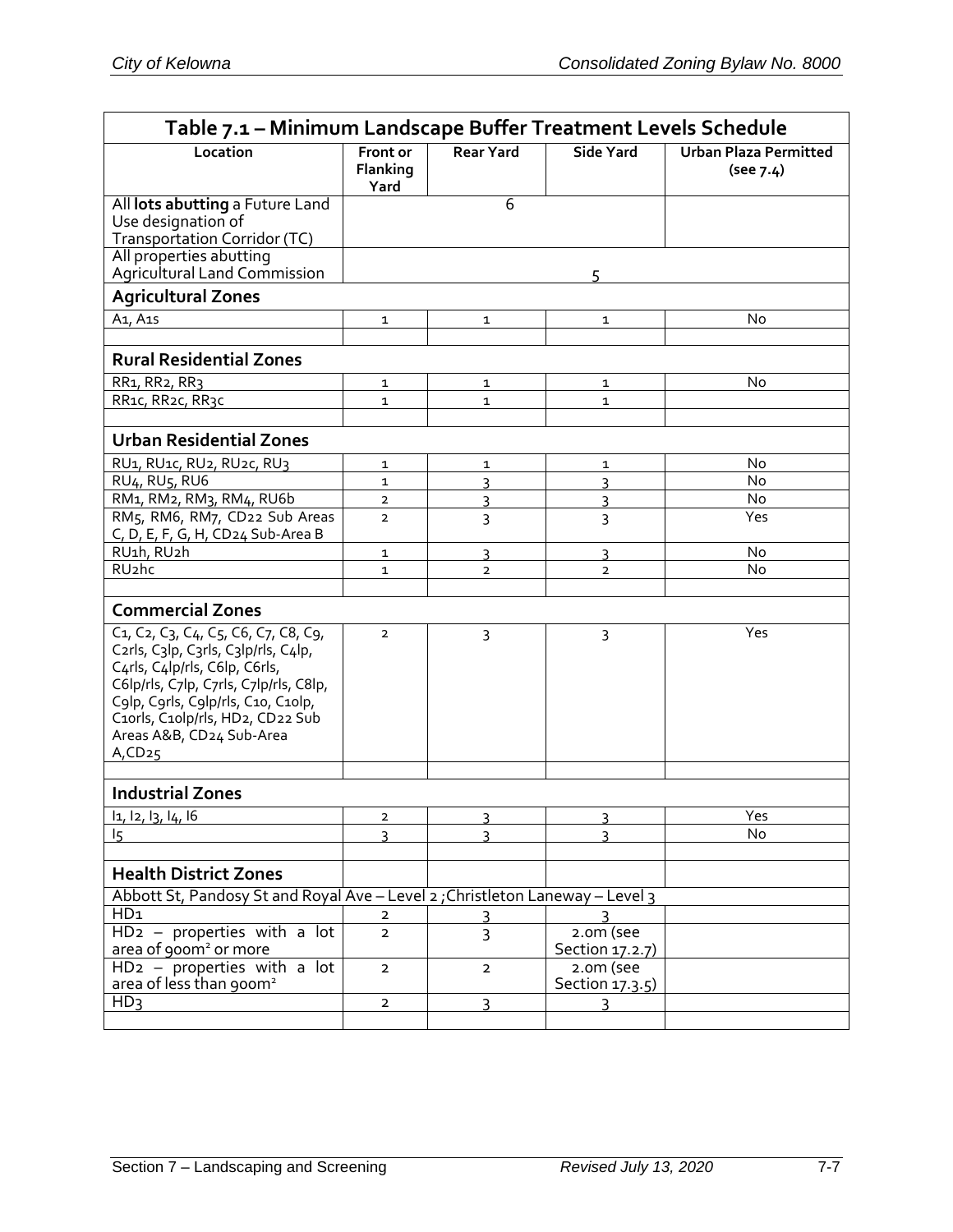| <b>Public and Institutional Zones</b>  |               |                |              |              |  |  |  |
|----------------------------------------|---------------|----------------|--------------|--------------|--|--|--|
| P1, P2, P5, P1lp, P5lp, CD22 Sub       |               |                |              | Yes.         |  |  |  |
| Area I                                 |               |                |              |              |  |  |  |
| $P_3$ , $P_3$ lp                       | $\mathcal{P}$ | $\overline{2}$ | っ            | No           |  |  |  |
| P <sub>4</sub>                         |               |                |              | No           |  |  |  |
| W <sub>1</sub> , W <sub>2</sub>        | N/A           | N/A            | N/A          | N/A          |  |  |  |
|                                        |               |                |              |              |  |  |  |
| <b>Comprehensive Development Zones</b> |               |                |              |              |  |  |  |
| CD Comprehensive                       | as            | as specified   | as specified | as specified |  |  |  |
|                                        | specified     |                |              |              |  |  |  |